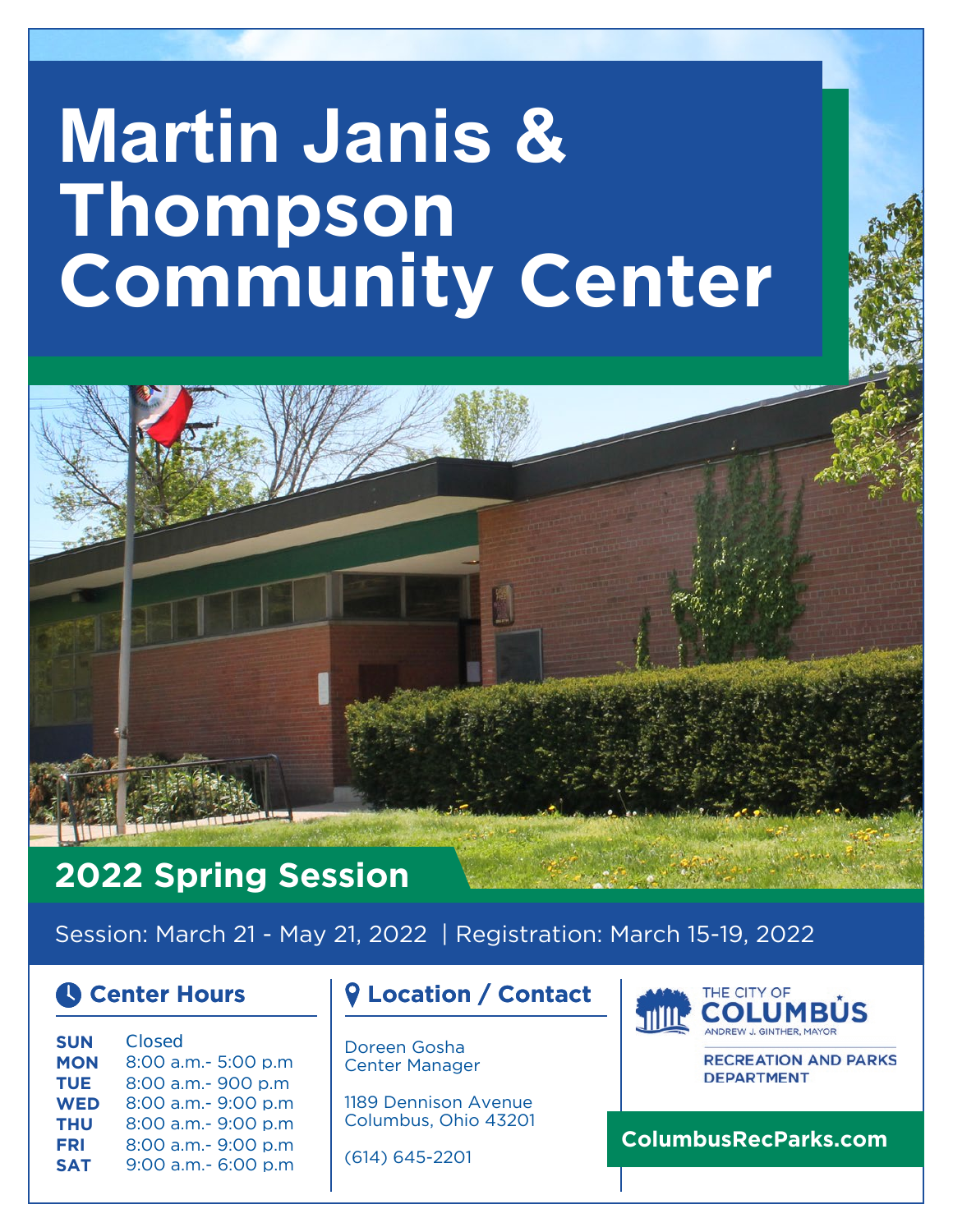#### **MONDAY**

| <b>Time</b>     | <b>Class</b>                          | Age       | Course# | <b>Instructor</b> | Fee         |
|-----------------|---------------------------------------|-----------|---------|-------------------|-------------|
| Time Blocks     | Fitness/Cardio                        | Adult/50+ |         | Staff             | \$15        |
| 9:00am-9:30am   | <b>Morning Stretch</b>                | Adult/50+ |         | Stinziano         | <b>FREE</b> |
| 9:30am-12:30pm  | Facepainting                          | Adult/50+ |         | Hay               | \$10        |
| 10:00am-12:00pm | 50+ Basketball (Sports Pass Required) | $50+$     |         | <b>Phillips</b>   | \$10        |
| 10:00am-12:30pm | Morning Adv. Wheel Ceramics           | Adult/50+ |         | Stinziano         | \$15        |
| 11:00am-12:00pm | Digital Photography by Appt.          | Adult/50+ |         | <b>Phillips</b>   | <b>FREE</b> |
| 12:30pm-2:30pm  | Pickleball(Sports Pass Required)      | Adult/50+ |         | <b>Phillips</b>   | \$10        |
| 1:00pm-3:00pm   | <b>Henna</b>                          | Adult/50+ |         | Hay               | \$10        |
| 1:30pm-4:30pm   | Afternoon Adv. Wheel Ceramics         | Adult/50+ |         | Stinziano         | \$15        |
| 3:00pm-4:30pm   | Teen Basketball                       | $13-17y0$ |         | <b>Staff</b>      | <b>FREE</b> |

#### **TUESDAY**

| Time               | <b>Class</b>                         | Age            | <b>Course#</b> | <b>Instructor</b> | <b>Fee</b>  |
|--------------------|--------------------------------------|----------------|----------------|-------------------|-------------|
| <b>Time Blocks</b> | Fitness/Cardio                       | Adult/50+      |                | <b>Staff</b>      | \$15        |
| <b>Time Blocks</b> | <b>Boxing Fitness</b>                | $8$ -Adult/50+ |                | Douglas           | \$15        |
| 9:00am-11am        | Pickleball(Sports Pass Required)     | Adult/50+      |                | <b>Phillips</b>   | \$10        |
| 9:30am-12:30pm     | Fused Glass (6 Week Class)           | Adult/50+      |                | Van Marter        | \$30        |
| 10:00am-11:00am    | <b>Chair Fitness(Silver Sneaker)</b> | Adult/50+      |                | Pearson           | <b>FREE</b> |
| 10:00am-12:30pm    | Clay Combo                           | Adult/50+      |                | Stinziano         | \$15        |
| 1:00pm-2:00pm      | Fit Ball Exercise(Silver Sneaker)    | Adult/50+      |                | Pearson           | <b>FREE</b> |
| 1:30pm-4:30pm      | Fused Glass (6 Week Class)           | Adult/50+      |                | Van Marter        | \$30        |
| 2:00pm-3:00pm      | Beginning Italian                    | Adult/50+      |                | Stinziano         | <b>FREE</b> |
| 3:30pm-5:30pm      | Open Play Gym                        | $6-12y0$       |                | Pearson           | <b>FREE</b> |
| 6:00pm-8:30pm      | Dodgeball (Sports Pass Required)     | Adult/50+      |                | Davis             | \$10        |

#### **WEDNESDAY**

| <b>Time</b>        | <b>Class</b>                             | Age         | <b>Course#</b> | <b>Instructor</b> | <b>Fee</b>  |
|--------------------|------------------------------------------|-------------|----------------|-------------------|-------------|
| <b>Time Blocks</b> | Fitness/Cardio                           | Adult/50+   |                | <b>Staff</b>      | \$15        |
| <b>Time Blocks</b> | <b>Boxing Fitness</b>                    | 8-Adult/50+ |                | Douglas           | \$15        |
| 9:00am-9:30am      | <b>Morning Stretch</b>                   | Adult/50+   |                | Stinziano         | <b>FREE</b> |
| 9:00am-11:30am     | Painting/Drawing                         | Adult/50+   |                | Hay               | \$15        |
| 9:00am-12:00pm     | <b>Stained Glass</b>                     | Adult/50+   |                | <b>Hilles</b>     | \$15        |
| 10:00am-11:00am    | <b>Silver Sneaker Classic</b>            | Adult/50+   |                | Pearson           | <b>FREE</b> |
| 10:00am-12:00pm    | 50+ Basketball (Sports Pass Required)    | $50+$       |                | <b>Phillips</b>   | \$10        |
| 10:00am-12:30pm    | Handbuilding                             | Adult/50+   |                | Stinziano         | \$15        |
| 11:00am-12:00pm    | Hot Licks Drum                           | Adult/50+   |                | Pearson           | <b>FREE</b> |
| 12:30pm-3:30pm     | <b>Stained Glass</b>                     | Adult/50+   |                | <b>Hilles</b>     | \$15        |
| 1:00pm-3:00pm      | Painting & Drawing                       | Adult/50+   |                | Hay               | \$15        |
| 2:00pm-3:30pm      | Intermediate Italian                     | Adult/50+   |                | Stinziano         | <b>FREE</b> |
| 2:00pm-4:00pm      | Quilting                                 | Adult/50+   |                | Kountz            | <b>FREE</b> |
| 3:30pm-4:45pm      | <b>Kids Clay</b>                         | $6-12y0$    |                | Stinziano         | <b>FREE</b> |
| 3:30pm-5:30pm      | Open Play Gym                            | $6-12y0$    |                | Pearson           | <b>FREE</b> |
| 5:30pm-6:30pm      | Teen Basketball                          | 13-17yo     |                | <b>Staff</b>      | <b>FREE</b> |
| 7:00pm-8:30pm      | <b>Pickleball (Sports Pass Required)</b> | Adult/50+   |                | Davis             | \$10        |

#### **THURSDAY**

| Time               | <b>Class</b>                     | Aqe             | <b>Course</b> # | <b>Instructor</b> | Fee  |
|--------------------|----------------------------------|-----------------|-----------------|-------------------|------|
| <b>Time Blocks</b> | Fitness/Cardio                   | Adult/50+       |                 | <b>Staff</b>      | \$15 |
| <b>Time Blocks</b> | <b>Boxing Fitness</b>            | $8 -$ Adult/50+ |                 | Douglas           | \$15 |
| 9:00am-11:00am     | Pickleball(Sports Pass Required) | Adult/50+       |                 | <b>Phillips</b>   | \$10 |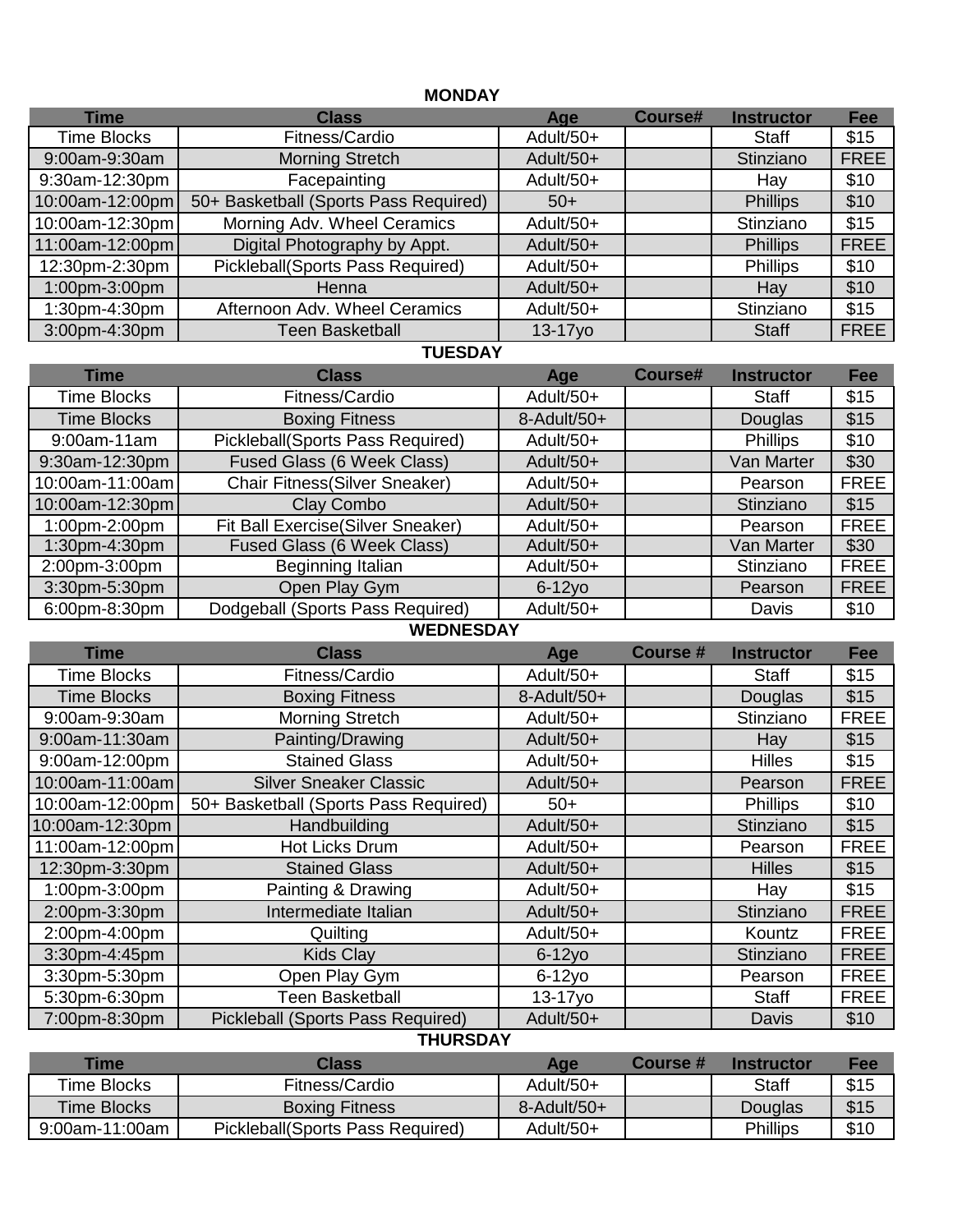| 10:00am-11:00am | <b>Chair Fitness(Silver Sneaker)</b>                                   | Adult/50+ | Pearson         | <b>FREE</b>  |
|-----------------|------------------------------------------------------------------------|-----------|-----------------|--------------|
| 10:00am-11:00am | Tech Help/By Appt.                                                     | Adult/50+ | <b>Phillips</b> | <b>FREE</b>  |
| 10:30am-12:30pm | Advanced Italian                                                       | Adult/50+ | Stinziano       | <b>IFREE</b> |
| 1:00pm-4:00pm   | Jewelry Making & Beading                                               | Adult/50+ | Van Marter      | \$30         |
| 1:30pm-4:30pm   | Clay Studio/ONLY Currently Enrolled*                                   | Adult/50+ | Stinziano       | FREE*        |
| 3:30pm-5:30pm   | Open Play Gym                                                          | $6-12$ vo | Pearson         | <b>FREE</b>  |
| 5:30pm-6:30pm   | Teen Basketball                                                        | 13-17yo   | <b>Staff</b>    | <b>FREE</b>  |
| 6:00pm-8:30pm   | <b>Open Studio Ceramics</b>                                            | Adult/50+ | <b>Staff</b>    | \$15         |
| 7:00pm-8:30pm   | Handball (Sports Pass Required)                                        | Adult/50+ | Davis           | \$10         |
|                 | * Musella annellad ha e OlandOananda alage ta mualifutan Olan Ottulla. |           |                 |              |

**\* Must be enrolled in a Clay/Ceramic class to qualify for Clay Studio.**

#### **FRIDAY**

| <b>Time</b>        | <b>Class</b>                          | Age         | <b>Course#</b> | <b>Instructor</b> | <b>Fee</b>  |
|--------------------|---------------------------------------|-------------|----------------|-------------------|-------------|
| <b>Time Blocks</b> | Fitness/Cardio                        | Adult/50+   |                | <b>Staff</b>      | \$15        |
| <b>Time Blocks</b> | <b>Boxing Fitness</b>                 | 8-Adult/50+ |                | Douglas           | \$15        |
| 9:00am-9:30am      | <b>Morning Stretch</b>                | Adult/50+   |                | Stinziano         | <b>FREE</b> |
| 9:30am-10:30am     | <b>PK Picasso</b>                     | $3-5$ yrs   |                | Hay               | <b>FREE</b> |
| 10:00am-11:00am    | <b>Silver Sneaker Classic</b>         | Adult/50+   |                | Pearson           | <b>FREE</b> |
| 10:00am-12:00pm    | <b>Painting Studio</b>                | Adult/50+   |                | <b>Phillips</b>   | <b>FREE</b> |
| 10:00am-12:00pm    | 50+ Basketball (Sports Pass Required) | $50+$       |                | <b>Phillips</b>   | \$10        |
| 10:00am-12:30pm    | <b>Beginning Wheel</b>                | Adult/50+   |                | Stinziano         | \$15        |
| 12:00pm-3:00pm     | Crafts, Crafts, Crafts                | Adult/50+   |                | Hay               | \$15        |
| 1:00pm-3:00pm      | Pickleball (NOT OPEN PLAY)            | Adult/50+   |                | <b>Phillips</b>   | <b>FREE</b> |
| 1:30pm-4:00pm      | Clay Surface Design                   | Adult/50+   |                | Stinziano         | \$15        |
| 3:30pm-5:30pm      | Open Play Gym                         | $6-12y0$    |                | <b>Staff</b>      | <b>FREE</b> |
| 5:30pm-6:30pm      | <b>Teen Basketball</b>                | $13-17y0$   |                | <b>Staff</b>      | <b>FREE</b> |
| 5:30pm-7:00pm      | Art with Kristeona                    | $7-15y0$    |                | <b>Noaks</b>      | <b>FREE</b> |
| 7:00pm-8:30pm      | Pickleball (Sports Pass Required)     | Adult/50+   |                | Davis             | \$10        |

#### **SATURDAY**

| Time Blocks        | Fitness/Cardio                           | Adult/50+      | <b>Staff</b> | \$15        |
|--------------------|------------------------------------------|----------------|--------------|-------------|
| <b>Time Blocks</b> | <b>Boxing Fitness</b>                    | $8$ -Adult/50+ | Douglas      | \$15        |
| 9:30am-12:00pm     | <b>Open Studio Ceramics</b>              | Adult/50+      | <b>Staff</b> | \$15        |
| 9:30am-12:00pm     | <b>Basketball (Sports Pass Required)</b> | Adult/50+      | <b>Staff</b> | \$10        |
| 12:30pm-2:30pm     | Teen Basketball                          | $13-17y0$      | <b>Staff</b> | <b>FREE</b> |
| 3:00pm-5:30pm      | Pickleball (Sports Pass Required)        | Adult/50+      | <b>Staff</b> | \$10        |
|                    |                                          |                |              |             |

**SCHEDULE SUBJECT TO CHANGE**